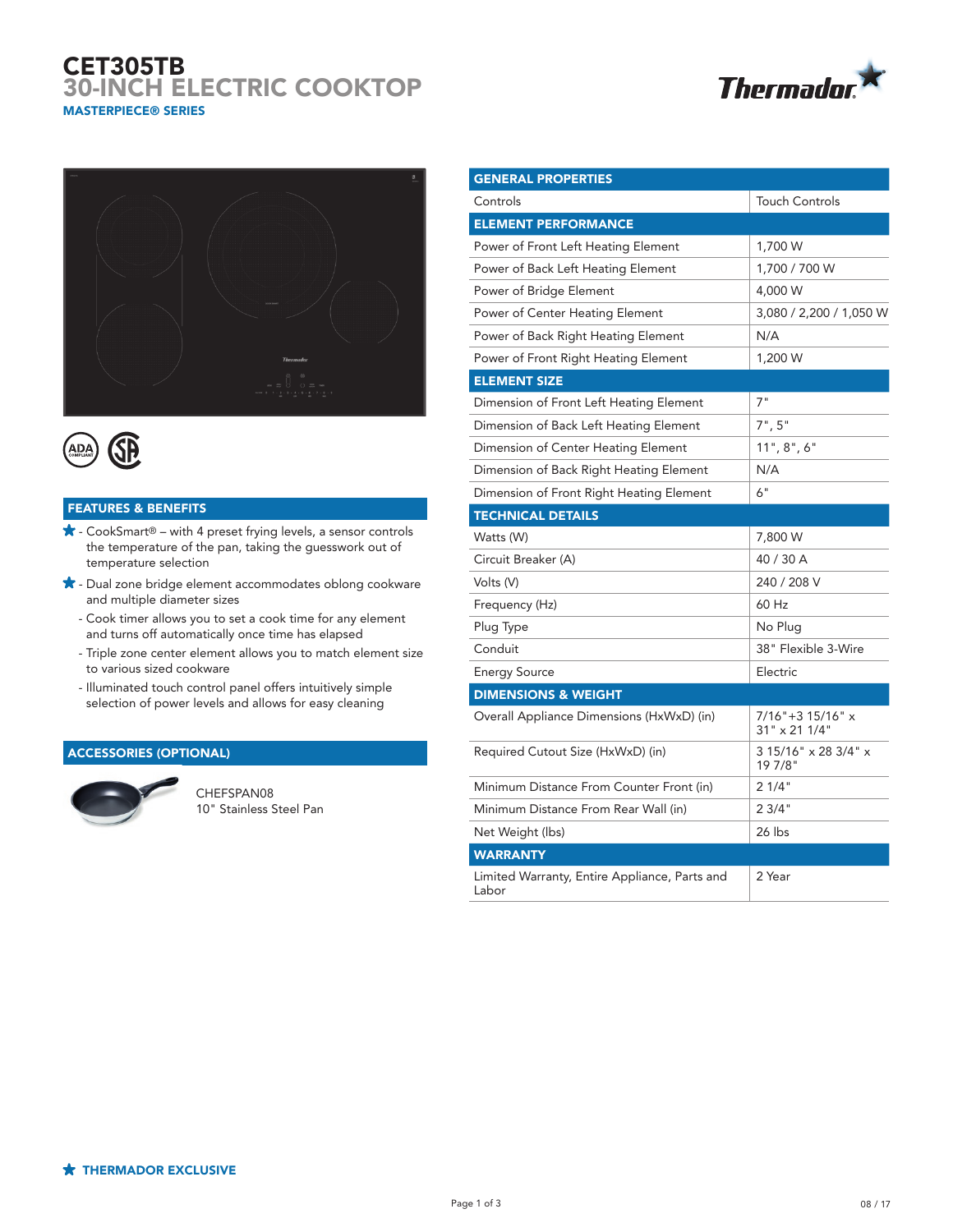# CET305TB 30-INCH ELECTRIC COOKTOP MASTERPIECE® SERIES



### 30-INCH ELECTRIC COOKTOP AND CUTOUT DIMENSIONS



- Minimum distance from the cooktop cut-out to the wall  $\star$
- $\star\star$
- Maximum recessed depth<br>Maximum recessed depth<br>Minimum distance between the surface of the cooktop  $***$ and the underside of the exhaust hood.

Measurements in inches (mm in brackets)